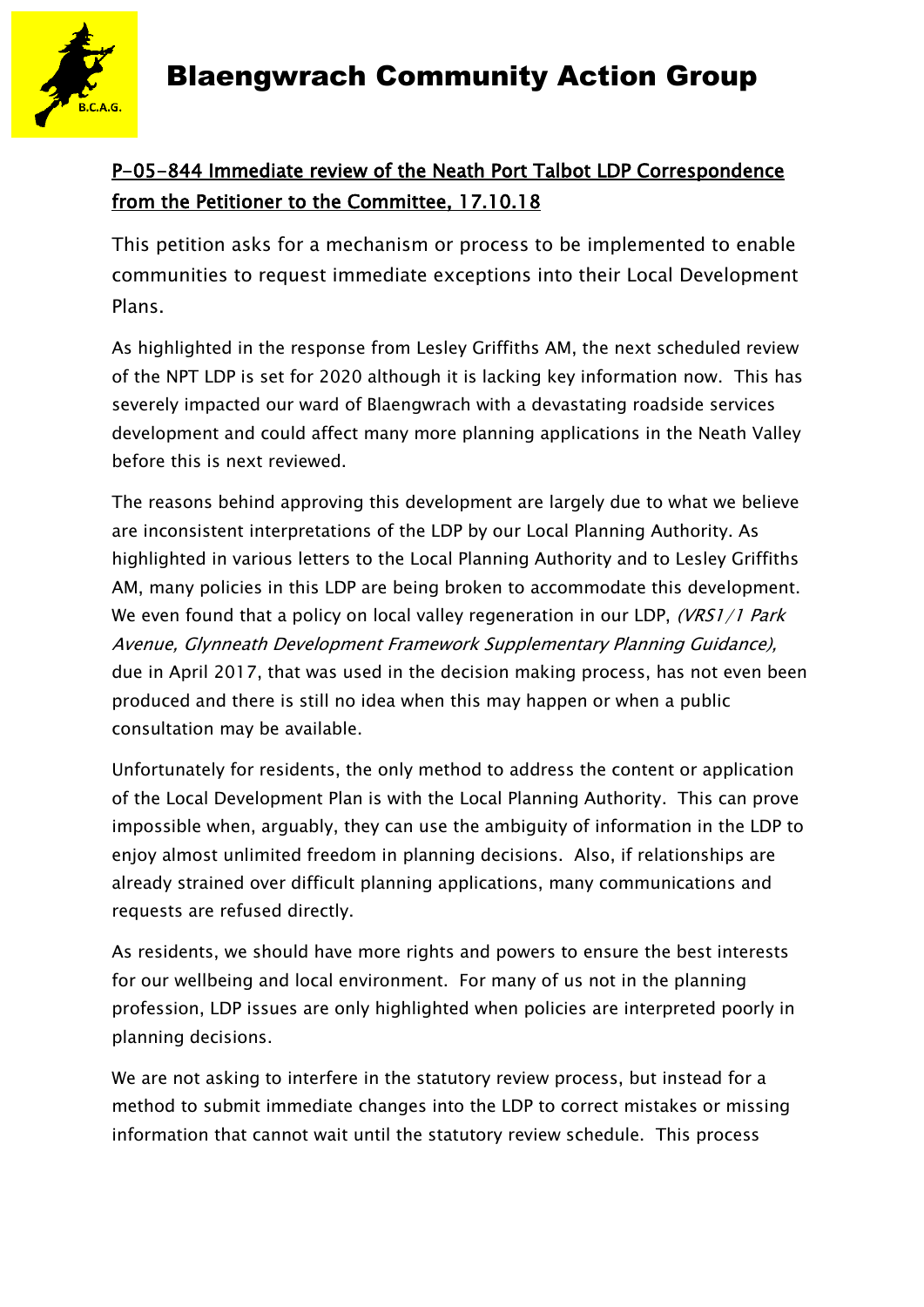

# Blaengwrach Community Action Group

needs to give residents confidence that these changes are officially logged and duly considered, despite any previous correspondence with their LPA.

Please find below details of what we are urgently looking to change in our own LDP, should we be given the opportunity, and why these are needed for our community. Please note that these points have been raised with our Local Planning Authority to no avail leaving us with no real avenue to pursue. This, however, does not negate the necessity of making these changes.

1. Blaengwrach Settlement is missing from the Settlement Hierarchy

A planned Petrol Filling Station and Fast Food Drive-Through Restaurant has been approved by the Local Planning Authority for a site in the settlement of Blaengwrach under the settlement type for Cwmgwrach. Although both are identified as separate settlements in the same planning application, Blaenwgwrach is missing completely from the LDP settlement hierarchy table. This means that this development was passed under the settlement type for Cwmgwrach which was a 'small local centre'.

If Blaengwrach were in the hierarchy table it would be the lowest category consisting of only a church as a 'Dormitory Settlement'. This development will now change this category to 'small local centre' which is something that the Local Development Plan should have been safeguarding against.

### We ask that Blaengwrach Settlement (not ward) is added to the LDP and appropriately classifies as a Dormitory Settlement.

2. Guidance on Petrol Filling Stations and retail units attracting high volumes of traffic.

There is no guidance for petrol filling stations in our LDP in the current version. Any developments attracting a high volume of traffic should surely be allowed outside of a settlement area for reasons of residential safety. Policy R3 is aimed at safeguarding the retail centres in the Neath Valley and is meant to ensure that 'large scale' developments serve a local community instead of taking business away from their heart.

In our case, this policy was used to refuse this petrol station development from being built on a more suitable piece of land outside of our residential area. This would have been safer for residents and our primary school and would have allowed for larger vehicles, fulfilling the original brief to provide services on the A465 for HGVs. Instead, the Local Planning Authority deemed it more appropriate to approve this in our tiny residential community, blocking the only access point into our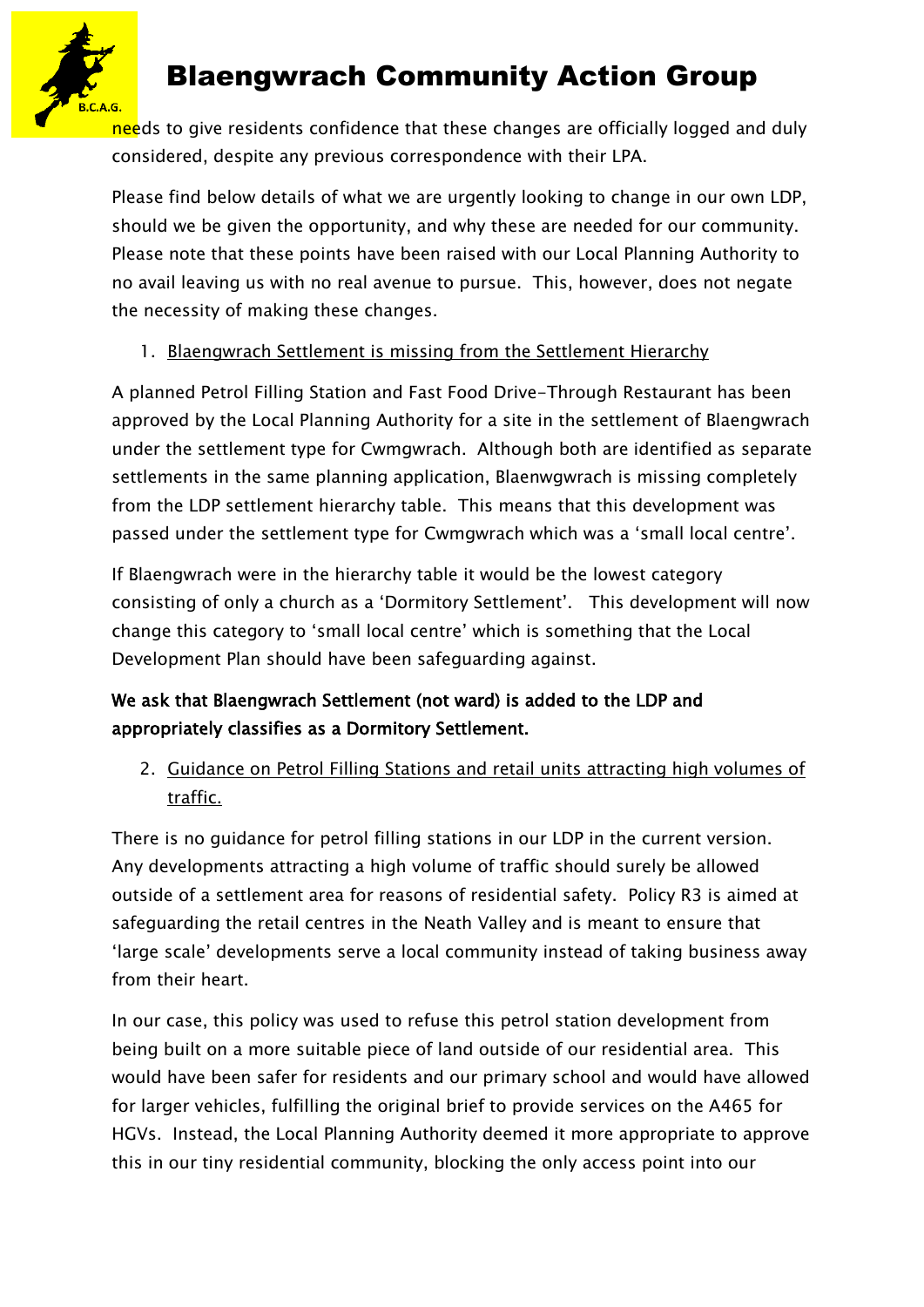

## Blaengwrach Community Action Group

villages with high volumes of traffic because this site was attached to a settlement area.

LDP guidelines make it clear that planning decisions in rural areas should be more flexible with settlement boundaries (however, in our case, the more suitable site was refused for being just 49 metres outside of Glynneath). By agreeing for this development to be constructed 100 metres across the road into our village, more business will be taken away from the Glynneath retail centre, as vehicles from the same A465 stretch of road will turn into the opposite side of the junction into our residential area. This will not even serve our settlement area as we already have a shop, a local PFS and even a fast food restaurant. It will certainly inhibit Active Travel for residents and will be detrimental to our health and safety – as well as visual amenity.

#### We ask that where high volumes of traffic are involved, these developments should be added into policy R3 as being allowed outside of settlement areas.

3. An enforcement policy is needed to ensure that the size and scale of developments are kept in proportion to the attached settlement (amendment to Policy SC1)

Policy SC1 is aimed at ensuring that developments are in scale to their attached settlement. In our case of a major scale development of 2 retail units, this development is aimed at the passing traffic on the A465 which receives over 18000 vehicles daily. It is up to the 'opinion' of the Planning Officers to determine the size of a development (referred to as minor in the application). There is no official guidance to determine the size and scale of this settlement and no policies to enforce this according to the hierarchy table. Policy SC1 is used according to the 'whim' of the LPA and with no supporting guidance to ensure consistency across the board which is missing from the LDP.

#### We ask for an amendment to Policy SC1 which requires evidence of the size of a development in scale to an attached settlement.

In summary, we are asking for the facility to enable residents throughout Wales to correct and question details in their LDP which urgently affect their communities. We understand the high cost implication involved in reviewing and producing a full LDP, however the importance of an up to date and correct LDP is more vital than ever. This is especially highlighted with regard to third party rights and the comments regarding the Planning (Wales) Act 2015 in our other submitted petition response.